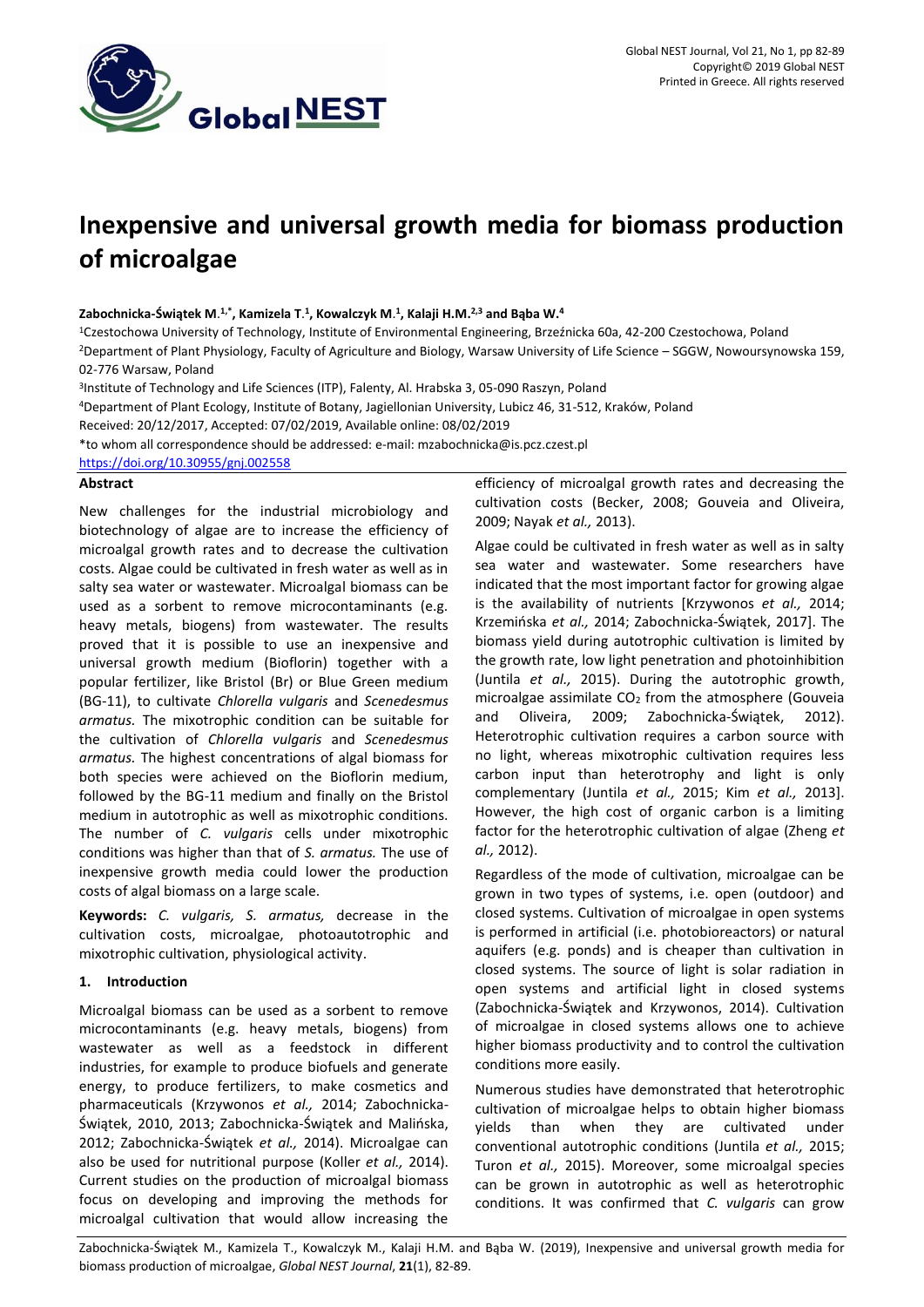when the light and  $CO<sub>2</sub>$  are available or in the dark, providing that thesource of external organic carbon is available (Becker, 2008). For example, *Chlorella vulgaris* and *Scenedesmus* sp. are classified as the fastest growing microalgae and are rich in valuable constituents that can be later used for production of biofuels, fertilizers, etc. *C. vulgaris* contains 14-22% of lipids, 51-58% proteins, 12-17% of carbohydrates and 4-5% of nucleic acids (Kim *et al.,* 2010). These two species of microalgae are very common in nature, and thus easily available. This is the reason why *C. vulgaris* and *S. armatus* were selected for the present study. The selection of an algal multiplication technology influences the cost-efficiency of algal biomass utilized for energy (Dębowski *et al.,* 2013). Currently, there are a number of studies on the potential of various types of microbial biomass that can be used for a wide range of applications, e.g. for recovery of metals from waste materials (Willner *et al.,* 2015). The application of algal biomass for energy purposes would require a high yield of biomass over time at the lowest operating costs. There are still gaps in our knowledge about inexpensive cultivation methods of microalgae, prior to introducing them on an industrial scale.

In order to reduce the production costs, inexpensive and universal media for cultivation and maintenance of algae are needed. Popular fertilizers for algal cultivation are Bristol or BG-11 (Allen and Steiner, 1968; Bold, 1949). Moreover, the mixotrophic growth of microalgae requires continuous delivery of organic carbon sources, which is usually expensive and hence the use of inexpensive organic carbon compounds will additionally reduce the cultivation costs. Therefore, the overall goal of this study was to select the type of cultivation and growth medium that would enable the highest growth rate of *C. vulgaris* and *S. armatus* as well as lower cultivation costs. This study focuses on the mixotrophic cultivation of microalgae at decreased cultivation costs. The innovative aspect is the possibility of applying inexpensive organic carbon sources during the mixotrophic cultivation and an inexpensive growth medium.

The literature provides descriptions of molasses-based growth and lipid production of several algal strains (El-Sheek *et al.,* 2014; Gaurav *et al.,* 2016; Gautam *et al.,* 2013; Mondal *et al.,* 2016; Mondal *et al.,* 2017). However, there still remains a gap in knowledge on a possible use of an inexpensive and universal growth medium (Bf), together with popular fertilizers: Bristol or BG-11 to increase the physiological activity of the *Chlorella vulgaris* and *Scenedesmus armatus.*

The scope of the study included: (i) an analysis of the effects of a cultivation type and growth medium on selected algal species, (ii) an analysis of the growth rate and cell density, (iii) determination of the effect of cultivation on the production of oxygen and chlorophyll a by microalgae, (iv) an analysis of changes in pH during the cultivation, and (v) an economic analysis.

#### **2. Materials and methods**

#### *2.1. Experimental procedure*

Batch-fed cultivation of algae was performed in 500 cm<sup>3</sup> glass bottles (in static conditions) sterilized at  $160^{\circ}$ C for 2 h prior to use. The laboratory experiments were conducted for 20 days in autotrophic and mixotrophic conditions. The addition of an external source of carbon allowed us to conduct the process in mixotrophic conditions, where 5  $cm<sup>3</sup>$  solution of molasses (m) of a concentration of 0.15 g/L of molasses in the final medium was added to each bottle daily at the beginning of the dark phase. Molasses can be used for enhancing the growth of microalgae in heterotrophic and mixotrophic conditions. Molasses contains 25% of glucose, 25% of fructose and 30% of sucrose (Becker, 2008).

The samples were placed in a phytotron chamber with the temperature set at 29°C during the day and at 25°C during the night. During the day, the light at an intensity of photosynthetically active radiation (PAR) was set at 80  $\mu$ mol/m<sup>2</sup>s in cycles of 12 h for a bright phase and 12 h for a dark phase. The algal cultivation was conducted in the batch-fed system. *C. vulgaris* (Cv) and *S. armatus* (Sc) were selected for the study. The strains of unicellular green microalgae *C. vulgaris* and *S. armatus* were obtained from the Culture Collection of Baltic Algae (CCBA), Institute of Oceanography, University of Gdansk, Poland. Algal species were sampled during the phase of the exponential growth and the initial concentration was 0-3 g/L of Cv and 0.4-0.8 g/L of Sc and cell density was  $2.5x10^6$  cells/cm<sup>3</sup>.

#### *2.2. Growth media*

The selected growth media were prepared in a laboratory by adding a commonly available fertilizer for green plants, i.e. Bioflorin (Bf) (Tropical, Poland) for general cultivation, to growth media recommended for algae, i.e. Bristol (Br) and Blue Green medium (BG-11). Table 1 presents the chemical composition of the selected growth media.

#### **Table 1.** Composition of growth media

| <b>Constituents</b>                  | <b>Bioflorin</b>         | <b>BG-11</b> | <b>Bristol</b> |  |  |  |
|--------------------------------------|--------------------------|--------------|----------------|--|--|--|
|                                      | Final concentration, g/L |              |                |  |  |  |
| NaNO3                                | 0.008                    | 1.5          | 0.25           |  |  |  |
| CaCl <sub>2</sub> x2H <sub>2</sub> O |                          | 0.036        | 0.25           |  |  |  |
| $MgSO_4x7H_2O$                       |                          | 0.075        | 0.075          |  |  |  |
| $K_2HPO_4$                           |                          | 0.04         | 0.075          |  |  |  |
| $K_2O$                               | 0.0325                   |              |                |  |  |  |
| P <sub>2</sub> O <sub>5</sub>        | 0.015                    |              |                |  |  |  |
| <b>Trace metals</b>                  |                          |              |                |  |  |  |
| Mn                                   |                          | 0.00181      |                |  |  |  |
| Zn                                   | 0.0001                   | 0.00022      |                |  |  |  |
| Mo                                   | 0.0003                   | 0.00039      |                |  |  |  |
| Cu                                   | 0.0005                   | 0.00008      |                |  |  |  |
| Co                                   | 0.00005                  | 0.00005      |                |  |  |  |
| в                                    | 0.0005                   | 0.00286      |                |  |  |  |
| Fe                                   | 0.005                    | 0.006        |                |  |  |  |

The BG-11 and Bioflorin growth media contained more nutrients than the Bristol one. The latter contained only six general nutrients and showed no content of trace metals which are necessary for microalgal growth (i.e. Zn,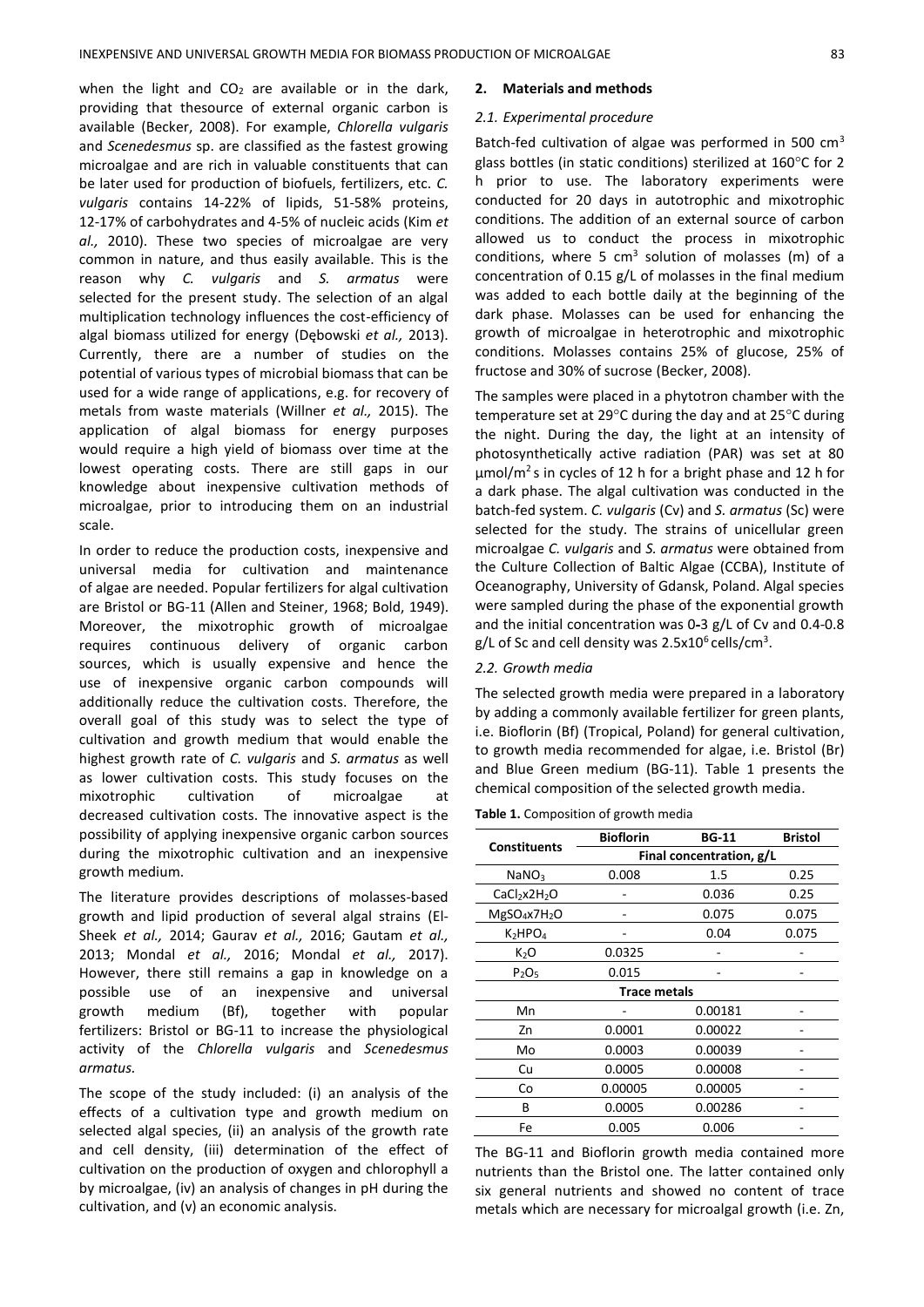Cu, etc.). Bioflorin is a liquid plant fertilizer with the composition of macro- and microelements required for plant growth. The growth media used in this study differed in the chemical composition. BG-11 contained not only basic nutrients and trace metals but also other compounds (e.g. Na2CO3, EDTA, citric acid) with buffering properties. Also, BG-11 and Bioflorin contained trace quantities of Zn, Mo, Cu, Co and B, which additionally facilitated the growth of microalgal biomass. Moreover, BG-11 contained Mn and Bioflorin contained Fe. Control experiments, which contained only *C. vulgaris* and *S. armatus* with no addition of growth media, were also performed to gain understanding of the influence of growth media on the growth rate of algal biomass.

#### *2.3. Analytical methods*

The concentration of biomass was determined from the number of cells counted in a Thoma chamber and as dry matter according to PN-C-04541:1978 (PN-C-04541:1978). The size of algal cells was determined under a microscope (NIKON Eclipse E200) integrated with a colour digital camera (DS-Fi1) and software (NIS Basic Research). The pH was measured with a Cybercan pH11 meter (Eutech Instruments) according to PN-EN ISO 10523:2012 (PN-EN ISO 10523:2012), dissolved oxygen was measured with CO-401 meter (Elmetron) according to PN-EN ISO 5814:2013-04 (PN-EN ISO 5814:2013-04), and the content of chlorophyll *a* was determined according to PN-ISO 10260:2002P (PN-ISO 10260:2002P). All the measurements were conducted in triplicates and the data are presented as arithmetic means calculated from three measurements.

#### **3. Results and discussion**

## *3.1. Effects of growth media on C. vulgaris and S. armatus growth*

In this study, biomass was determined with two methods: (1) measuring dry matter and (2) counting algal cells in a Thoma chamber. The number and size of algal cells were determined under a microscope. Figure 1 shows the biomass concentrations of the investigated microalgae determined from the measurement of dry matter. The concentration of algal biomass grown on a selected medium in mixotrophic condition was lower in each case than the concentration of algal biomass obtained in autotrophic conditions. An increase in the concentration of biomass from both species grown without any growth medium (the control samples) was insignificant during the entire experiment and the biomass concentration did not exceed  $1x10^3$  mg/L. Similar results were obtained using the Br medium in mixotrophic conditions.

The highest concentrations of algal biomass for both species were determined after the application of the Bf medium, lower after the BG-11 medium and the lowest after the Br medium in autotrophic as well as mixotrophic conditions. Some differences in the total biomass were observed between the selected species. Figure 2 presents the number of microalgal cells (cell density) counted in a Thoma chamber.

An analysis of the effects of the selected growth media on the concentration of biomass (Figure 1) and the number of microalgal cells (Figure 2) showed that in both species the application of Bf was the most beneficial, followed by BG-11. The cultivation method and medium composition have an impact on the number of cells.



**Figure 1.** Changes in the concentration of algal biomass of (A) *C. vulgaris* (A) and (B) *S. armatus*

During the growth of the microalgal populations in a batch-fed system, the following phases can be distinguished: adaptive (i.e. lag, induction), exponential (i.e. logarithmic), declining growth, stationary and death (Miksch and Sikora, 2010). Both microalgal species grown with the addition of the selected media and without any media (the control) entered the declining growth and stationary phases from day 6. In the control, the algal culture entered the death phase from day 12-13. The growth media caused diverse effects on the occurrence of the microalgal growth phases. The number of algal cells in the control was significantly lower than after the application of any of the selected growth media. Until day 10 in the case of *C. vulgaris* and until day 12 in the case of *S. armatus*, the population growth was similar for the algal culture grown with and without the addition of the selected media. After the application of BG-11, the first phase of logarithmic growth, which lasted from day 1 to day 5, was followed by the declining growth and stationary phases (from day 5 to day 10). Then, another phase of logarithmic growth (from day 10 to day 13) occurred and was followed by the declining growth phase. It has to be pointed out that some differences between the species were observed. The maximum number of algal cells, i.e. 21×10<sup>6</sup> cells/cm<sup>3</sup>, was observed for *C. vulgaris* on day 20 after the addition of BG-11 in the autotrophic and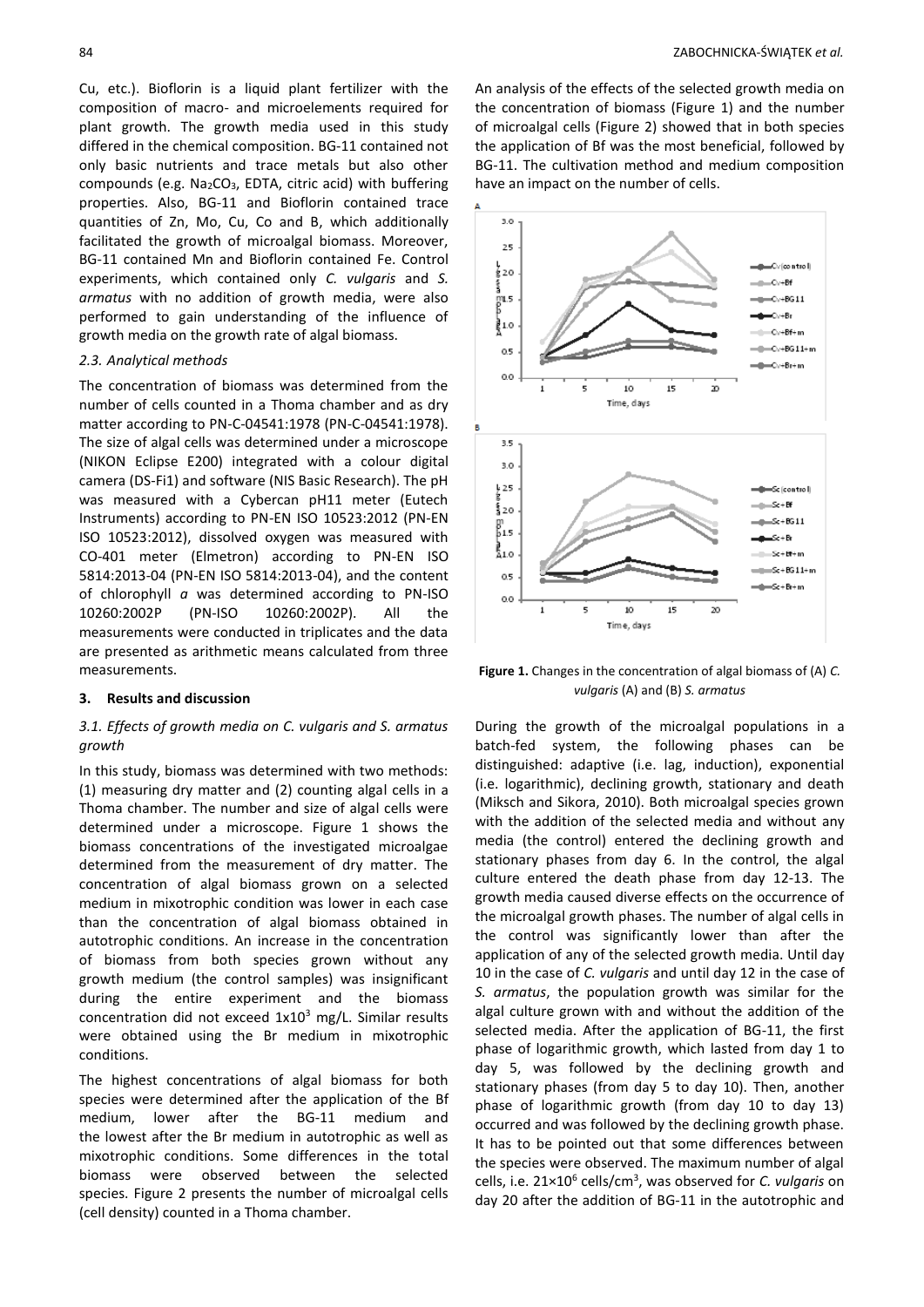mixotrophic conditions. This growth medium contributed to the highest increase in the population of *S. armatus*, so that on day 20 the number of algal cells was about  $16\times10^6$ cells/cm<sup>3</sup>.

Slightly lower values of algal cell numbers were observed after the application of Bf, and then following Br. However, an increase in the microalgal population of *S. armatus* was similar for both BG-11 and Bf media during the entire experiment. Based on the results presented in Figures 1 and 2, the least beneficial effect on the biomass growth was observed for Br. All the time. the concentration of microalgal biomass for *C. vulgaris* was higher than the concentration of microalgal biomass for *S. armatus*. The total number of cells was consistently higher for *C. vulgaris* than for *S. armatus*.

As shown in Table 2, the maximum growth rate and algal cell density were observed on different days. *C. vulgaris* and *S. armatus* showed the maximum growth rate before the maximum cell density was reached. *C. vulgaris* reached the highest growth rate and cell density of 0.59 mg/L day<sup>-1</sup> and  $\sim$ 21 x 10<sup>6</sup> cells/cm<sup>3</sup>, respectively. Compared with the mixotrophic growth, the autotrophic culture of *C. vulgaris* showed higher growth after the application of Bf and Br*.* The growth rate of *S. armatus* was higher in all autotrophic cultures compared to mixotrophic conditions. *S. armatus* reached the highest growth rate and cell density of 0.84 mg/L day<sup>-1</sup> and 16 x

10<sup>6</sup> cells/cm<sup>3</sup> , respectively. *S. armatus* showed the higher growth after the application of Bf and then after BG-11



**Figure 2.** Increase in the population of microalgae from the selected species (A) *C. vulgaris* and (B) *S. armatus*

**Table 2.** Autotrophic and mixotrophic culture of *C. vulgaris* and *S. armatus* under different conditions. Data are represented as the average ± standard deviation of three independent replicate cultures

| <b>Cultivation</b> | Sample          | <b>Growth rate</b><br>$(mg/L day-1)$ | <b>Culture time</b><br>(day) | Cell density (x10 <sup>6</sup><br>cells/cm3) | Culture time (day) |  |  |  |
|--------------------|-----------------|--------------------------------------|------------------------------|----------------------------------------------|--------------------|--|--|--|
| C. vulgaris        |                 |                                      |                              |                                              |                    |  |  |  |
| Autotrophic        | Cv (control)    | 0.10                                 | 11                           | 8                                            | 15                 |  |  |  |
|                    | $Cv + Bf$       | 0.54                                 | 17                           | 16                                           | 20                 |  |  |  |
|                    | $Cv + BG11$     | 0.52                                 | 10                           | 20                                           | 20                 |  |  |  |
|                    | $Cv + Br$       | 0.37                                 | 10                           | 13                                           | 20                 |  |  |  |
| Mixotrophic        | $Cv + Bf + m$   | 0.41                                 | 17                           | 17                                           | 20                 |  |  |  |
|                    | $Cv + BG11 + m$ | 0.59                                 | 10                           | 21                                           | 20                 |  |  |  |
|                    | $Cv + Br + m$   | 0.14                                 | 10                           | 13                                           | 20                 |  |  |  |
| S. armatus         |                 |                                      |                              |                                              |                    |  |  |  |
| Autotrophic        | Sc (control)    | 0.13                                 | 10                           | 6                                            | 15                 |  |  |  |
|                    | $Sc + Bf$       | 0.84                                 | 10                           | 16                                           | 20                 |  |  |  |
|                    | $Sc+BG11$       | 0.42                                 | 13                           | 16                                           | 20                 |  |  |  |
|                    | $Sc + Br$       | 0.39                                 | 17                           | 12                                           | 20                 |  |  |  |
| Mixotrophic        | $Sc + Bf + m$   | 0.46                                 | 13                           | 16                                           | 20                 |  |  |  |
|                    | $Sc+BG11+m$     | 0.14                                 | 10                           | 16                                           | 20                 |  |  |  |
|                    | $Sc + Br + m$   | 0.10                                 | 17                           | 12                                           | 20                 |  |  |  |

The microscopic analysis performed on day 20 of the experiment (not presented here) provided evidence for an evaluation of the number and size of algal cells, and thus allowed us to link the counts of algal cels with the measured concentrations of biomass and the number of cells counted in a Thoma chamber. The algal cultures without growth media showed a low number of algal cells for both algal species. Generally, algal cells exposed to the growth media yieldedmore numerous populations of both algal species. In addition, the number of algal cells for was higher for all the growth media applied than that S. armatus. This is confirmed by the data presented in Figures 1 and 2.

The cells of *C. vulgaris* grown in the mixotrophic conditions were bigger than these grown in autotrophic conditions. This phenomenon was not observed for the cells of *S. armatus.*

The results indicate that by growing microalgae of *Chlorella vulgaris* and *Scenedesmus armatus* species with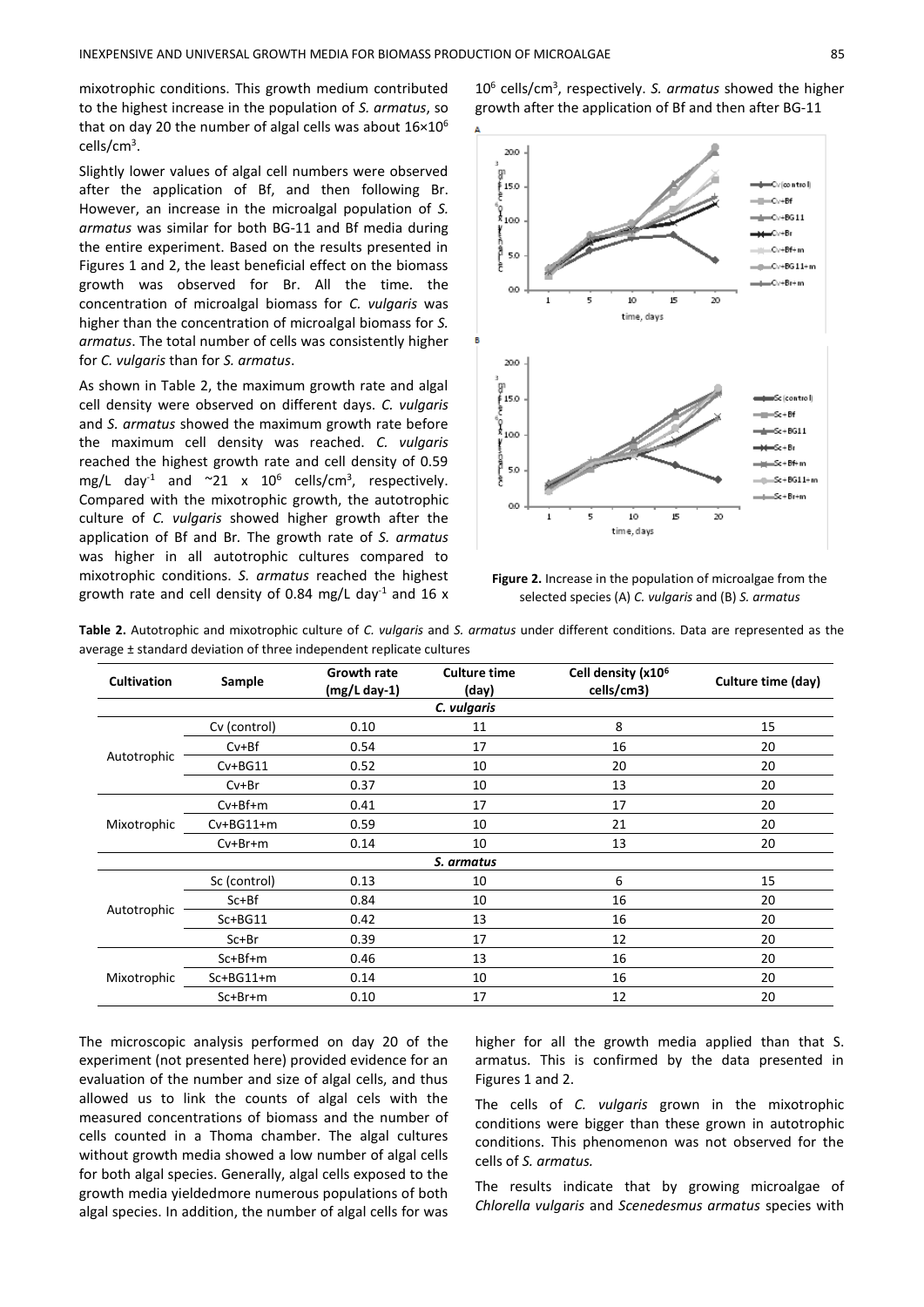the addition of various growth media and under different cultivation conditions (autotrophic and mixotrophic) it was possible to evaluate the effects of the composition of a growth medium and a cultivation type on the biomass growth rate.

Microalgae are often grown in phototrophic and heterotrophic conditions. However, it has to be pointed out that microalgae grow better in photoheterotrofic/mixotrophic conditions (Yeh *et al.,* 2012). The current results have confirmed the findings reported in the literature. An increase in the cell counts of *C. vulgaris* and *S. armatus* was observed in all the growth media and under both cultivation conditions (authotrophic and mixotrophic conditions). The results prove that microalgae of *C. vulgaris* and *S. armatus* can use an external source of organic carbon, which contributed to an increase in the biomass growth.

## *3.2. Effects of growth media on C. vulgaris and S. armatus photosynthetic activity*

The type of cultivation had an effect on the production of oxygen and chlorophyll a by the selected algae species. Like pH, the production of oxygen released into the environment is an indicator of the efficiency of photosynthesis (Figure 3). During the cultivation of microalgae in autotrophic conditions, irrespective of the selected growth media, the curves presenting changes in the concentrations of dissolved oxygen showed a similar trend. In comparison to autotrophic conditions, mixotrophic conditions had an effect on changes in the physiological activity of the microalgal populations, which is illustrated by all the curves plotted for both species. In the case of *C. vulgaris* grown with the addition of BG-11 or Br, mixotrophic conditions resulted in two peaks of dissolved oxygen: the first occurred on day 10 and the second on took place on day 20. In the cultivation of both species with the addition of Bf in mixotrophic conditions, the peak of dissolved oxygen was observed on day 10 of the experiment. These tendencies reflected changes in the pH of the investigated samples taking place at approximately the same time. A gradual decrease in dissolved oxygen was observed from day 5 in all samples with the supplemented growth media in autotrophic conditions, whereas in the samples without the growth media (grown in water) such a gradual decrease occurred on day 1. Higher concentrations of oxygen in the cultures grown on the BG-11 (14-15 mgO<sub>2</sub>/L) and Br (11 mgO<sub>2</sub>/L) media in mixotrophic conditions observed on the last day of the experiment indicated that the addition of of an external source of carbon enhanced the physiological activity of the investigated microalgal populations. This shows that an algal culture in mixotrophic conditions the can be kept in the growing phase for longer time than cultures grown in autotrophic conditions. The increase in the oxygen concentration resulted from the photosynthetic processes and proceeded in the algal cultures that were supplied with all nutrients, thus contributing to the increased population growth of the investigated microalgae.

The lowest concentration of dissolved oxygen was observed after adding the Bf medium in mixotrophic conditions. The concentration of dissolved oxygen was < 2 mgO2/L from day 15 for *C. vulgaris* and from day 18 for *S. armatus*. These values were lower than in the control sample.



### **Figure 3.** Changes in the concentrations of dissolved oxygen (DO) observed during the cultivation of (A) *C. vulgaris* and (B) *S. armatus*

The mixotrophic cultivation had an effect on some changes in the physiological activity of microalgae. The higher concentrations of oxygen reported on the last day of the experiment in the mixotrophic cultures with the BG-11 and Br media proved that the addition of an external source of organic carbon had a beneficial effect on the physiological activity of the investigated algal species. However, the lowest concentration of dissolved oxygen was determined after the addition of Bf in mixotrophic conditions. Irrespective of the growth media, autotrophic cultivation showed a similar tendency of changes in concentrations of dissolved oxygen.

Figure 4 presents changes in the content of chlorophyll a observed during the experiment. Mixotrophic cultivation stimulated an increase in the concentrations of chlorophyll a. The highest concentration of chlorophyll a was reported for both species with the addtion of the BG-11 and Bf growth media. The highest content of chlorophyll a was observed in the culture of *Chlorella vulgaris* with the addition of the BG-11 in mixotrophic conditions (5.2 mg/L) and Bf in mixotrophic conditions (4.2 mg/L). A similar tendency was observed for the cultures of *Scenedesmus armatus*. The highest content of chlorophyll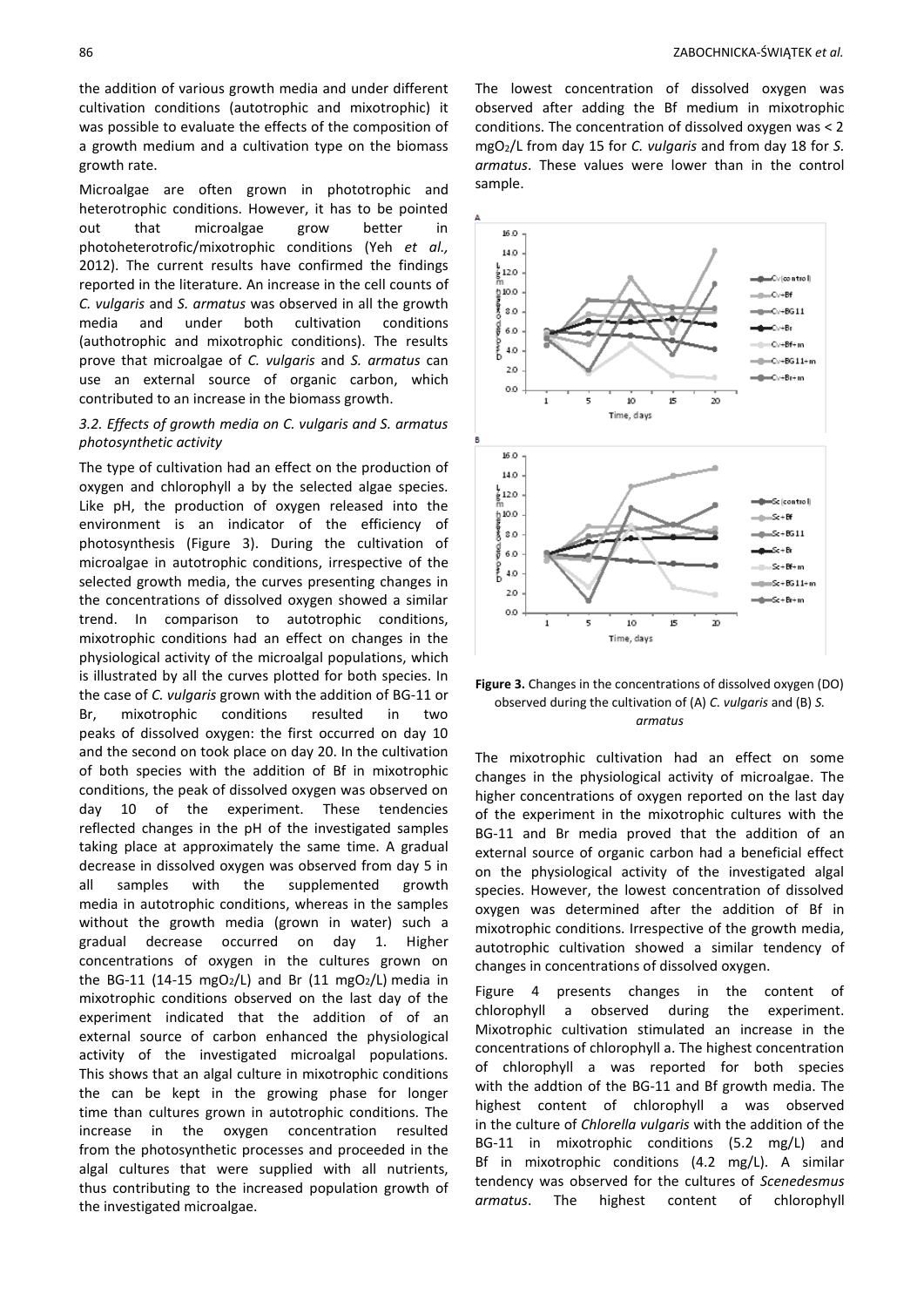a was observed for the cultures with the addition of the Bf (4.4 mg/L) and BG-11 (4.1 mg/L) media in mixotrophic conditions.



**Figure 4.** Changes in the content of chlorophyll *a* observed during the cultivation of (A) *C. vulgaris* and (B) *S. armatus*

The number of cells differed between the investigated species. Generally, the concentrations of biomass (determined from dry matter) obtained from growing *C. vulgaris* were higher than the ones achieved by *S. armatus*. As for the selected growth media, the concentrations of biomass were lower in mixotrophic than in autotrophic conditions. The application of the Bf medium was the most beneficial for both species, with the BG-11 being the second best in this respect. The addition of the Br medium showed the least beneficial effect under both autotrophic and mixotrophic conditions.

The dynamics of cell growth and division are governed by typical cell metabolism and physiological processes such as photosynthesis, respiration, ion assimilation, etc. (Kozieł and Włodarczyk, 2011). The reported changes in pH, concentrations of oxygen and chlorophyll a corresponded to the phases of microalgal growth. The supply of an additional source of carbon had an effect on the production of chlorophyll a. Regarding the cultivation in autotrophic conditions, the curves of changes in dissolved oxygen and pH showed similar trends, irrespective of the applied growth media.

#### *3.3. pH variation*

One of the indicators of biomass growth is CO<sup>2</sup> assimilation during photosynthesis. The assimilation of CO2 is indirectly affected by pH. The higher the pH, the more efficient the CO2 assimilation. This results in

decreasing acidity of an algal culture. Figure 5 presents the pH variations that were observed during the cultivation of microalgae grown on the selected growth media.



**Figure 5.** Changes in pH observed during the cultivation of (A) *C. vulgaris* and (B) *S. armatus*

In the samples with the growth media, the pH values were much higher than in the control sample (without any growth medium). The addition of growth media was beneficial as no significant fluctuations in pH were observed. In contrast, fluctuations in pH were observed in the control samples. This indicates that CO<sup>2</sup> assimilation in the process of photosynthesis was low in the control samples because of the lack of micro- and macronutrients in the cultivating solution.

From day 10 of the experiment, changes in pH were not as significant as during the first few days. After 10 days, the pH values in all samples with *Scenedesmus armatus* ranged from 8.3 to 10.4, whereas the pH in the samples with *Chlorella vulgaris* varied from 7.9 to 10.2. The lowest values of pH were observed in the control (Cv and Sc). During the growth of both populations, the observed pH increase in time indicated that CO<sup>2</sup> assimilation and photosynthesis processes occurred continuously. During the autotrophic growth, the increased consumption of  $CO<sub>2</sub>$  in the photosynthetic process resulted from the growth of microalgal biomass, leading to the formation of OH<sup>-</sup> ions and consequently a higher pH of the solution (Becker, 2008; Kim *et al.,* 2013). Initially, the values of pH could be affected by the type of a growth medium because on day 1 the pH was lower in the culture with the Br medium (7.3) than in the samples with the other media. Then, pH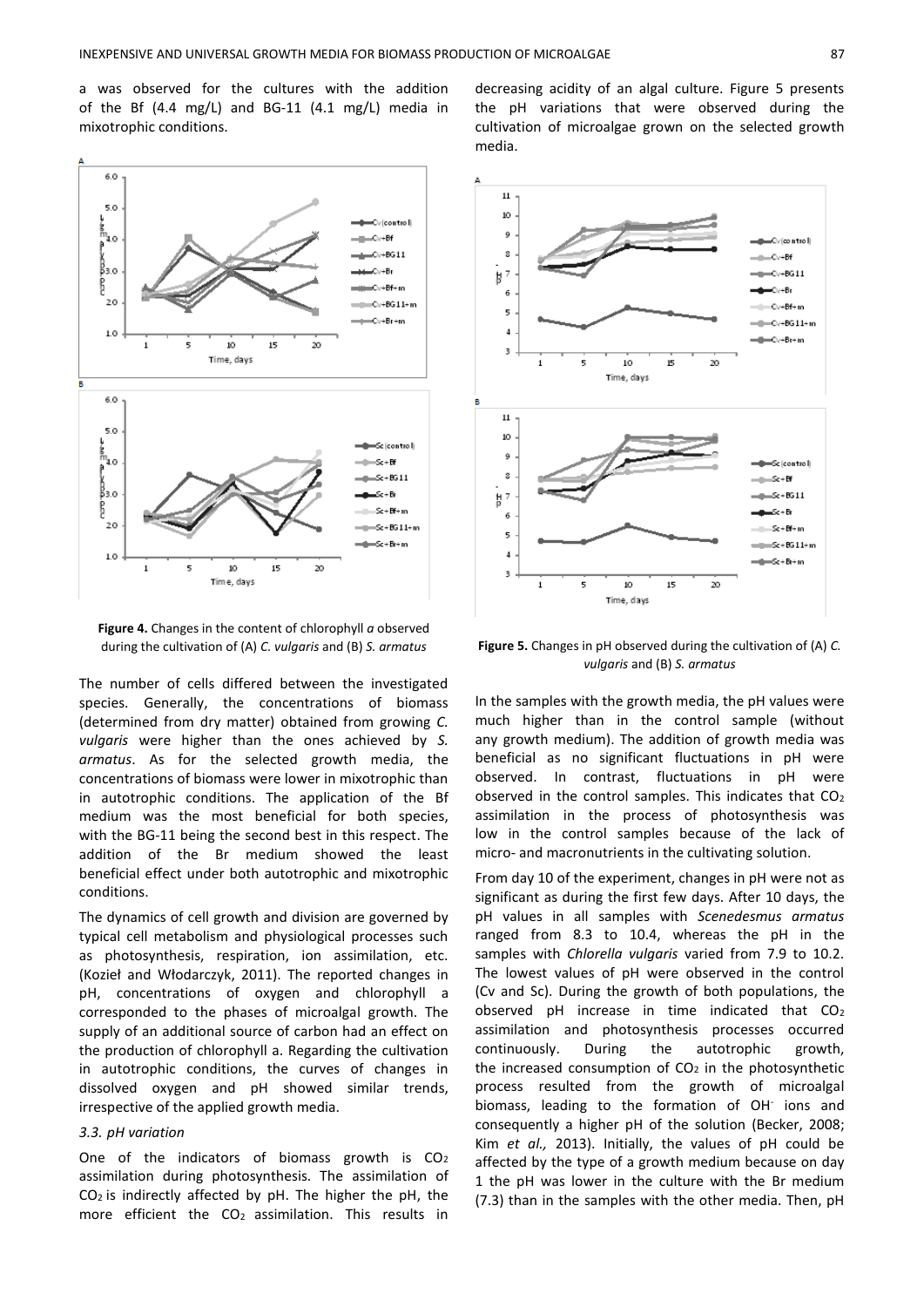increased in all samples due to the photosynthetic processes. Similar results were obtained by Nayak *et al.* (2013), who observed arelationship between pH and time assigned to growing microalgae of *Scenedesmus* sp. species (Nayak *et al.,* 2013). These researchers grew microalgae in a photobioreactor at continuous light regime for 12 days and observed that pH of the microalgal culture increased from 6.5 to 7.5 with time. Tam and Wong (1996) reported lower pH during the logarithmic phase and higher pH during the lag and stationary phases. These findings support the results obtained in the present study. It has to be pointed out that excessively high values of pH can impair the mechanisms in algal cells on the biochemical level, causing some disturbances in the metabolism of sugars in *C. vulgaris* (Mayo, 1997).

The lowest pH values of  $6.92$  (Cv – control sample) and 6.78 (Sc – control sample) were observed under mixotrophic conditions. During the mixotrophic growth, inorganic and organic carbons are metabolized and hydroxyl ions and  $CO<sub>2</sub>$  are generated as metabolites, while the pH variation is irregular (Kim *et al.,* 2013).

## *3.4. Economic analysis*

According to the literature, the production cost of algal biomass produced in the PBR (tubular) system is ~9-10€/1 kg (Slade and Bauen, 2013). The Bioflorin growth medium is very cheap  $-(8\xi/L)$  and this commonly available fertilizer for green plants, as mentioned above, contains more nutrients than Bristol. The Bristol medium is much more expensive:  $\sim$  50€/L and the price for the BG-11 medium is ~ 312€/L. Molasses is also a inexpensive source of carbon (~8€/1 kg) for mixotrophic cultivation of algae, and then the cost of biomass production is  $\approx$ 3-4€/1 kg.

## **4. Conclusions**

The results confirmed that it is possible to use an inexpensive and universal growth medium (Bf) and a carbon source (molasses) in place of the popular fertilizers: Bristol or BG-11, to cultivate *Chlorella vulgaris* and *Scenedesmus armatus.* The use of inexpensive rowth media will reduce the production costs of algal biomass on a large scale.

The results from the present study justify the following conclusions: the highest concentrations of algal biomass for both species were obtained after the application of the Bf medium, lower after the BG-11 medium and the lowest after the Br medium in autotrophic as well as mixotrophic conditions. Hence, further research will focus on the selection of an efficient method for the production of microalgal biomass depending on time constraints, calorific value of biomass and the investment costs. Microalgal biomass can be used as a sorbent for removal of microcontaminants (heavy metals and/or biogens) from wastewater.

### **Acknowledgment**

This research was supported by the grant BS/PB-401-301/11.

#### **References**

- Allen M.M. and Steiner R.Y. (1968), Selective isolation of bluegreen algae from water and soil, *Journal of General Microbiology,* **51**, 203-209.
- Becker E.W. (2008), *Microalgae: Biotechnology and Microbiology, Cambridge Studies in Biotechnology, 10*, Cambridge University Press, Cambridge.
- Bold H.C. (1949), The morphology of *Chlamydomonas chlamydogama* sp. nov., *Bulletin of the Torrey Botanical Club,* **76**, 101-108.
- Dębowski M., Zieliński M., Krzemieniewski M., Dudek M. and Grala A. (2013), Potential of algal biomass cultivation on leachate from dewatered sludge after fermentation, *Annual Set The Environment Protection*, **15,** 1612-1622. (In Polish).
- El-Sheek M.M., Bedaiwy M.Y., Osman M.E. and Ismail M.M. (2014), Influence of molasses on growth, biochemical composition and ethanol production of the green algae *Chlorella vulgaris* and *Scenedesmus obliquus*, *Journal of Agricultural Engineering,* **2**(2), 20-28.
- Gaurav K., Srivastava R., Sharma J. and Singh V. (2016), Molasses-based growth and lipid production by Chlorella pyrenoidosa: A potential feedstock for biodiesel, *International Journal of Green Energy,* **13**(3), 320-327.
- Gautam K., Pareek A. and Sharma D.K. (2013), Biochemical composition of green alga Chlorella minutissima in mixotrophic cultures under the effect of different carbon sources, *Journal of Bioscience and Bioengineering*, **116**(5), 624-627.
- Gouveia L. and Oliveira A.C. (2009), Microalgae as a raw material for biofuels production, *Journal of Industrial Microbiology & Biotechnology*, **36,** 269-274. DOI 10.1007/s10295-008-0495- 6
- Juntila D.J., Bautista M.A. and Monotilla W. (2015), Biomass and lipid production of a local isolate *Chlorella sorokiniana* under mixotrophic growth conditions, *Bioresource Technology,* **191,**  395-398.
- Kim J., Lingaraju B.P., Rheaume R., Lee J-Y. and Siddiqui K.F. (2010), Removal of ammonia from wastewater effluent by *Chlorella vulgaris, Tsinghua Science and Technology*, **15**, 391- 396.
- Kim S., Park J., Cho Y-B. and Hwang S-J. (2013), Growth rate, organic carbon and nutrient removal rates of *Chlorella sorokiniana* in autotrophic, heterotrophic and mixotrophic conditions, *Bioresource Technology,* **144**, 8-13.
- Koller M., Muhr A. and Braunegg G. (2014). Microalgae as versatile cellular factories for valued products, *Algal Research*, **6**, 52-63.
- Kozieł W. and Włodarczyk T. (2011), Algae biomass production, *Acta Agrophysica*, **17**(1), 105-116. (In Polish).
- Krzemińska I., Pawlik-Skowrońska B., Trzcińska M. and [Tys](http://www.ipan.lublin.pl/pl/profil-pracownika/44) J. (2014), Influence of photoperiods on the growth rate and biomass productivity of green microalgae, *Bioprocess and Biosystems Engineering,* **37,** 735-741.
- Krzywonos M., Borowski P., Kupczyk A. and Zabochnicka-Świątek M. (2014), Abatement of  $CO<sub>2</sub>$  emissions by using motor biofuels, *Przemysł Chemiczny,* **93**(7), 1124-1127.
- Mayo A.W. (1997), Effects of temperature and pH on the kinetic growth of unialga *Chlorella vulgaris* cultures containing bacteria, *Water Environment Research*, **69**(1), 64-72.
- Miksch K. and Sikora J. (2010), *Biotechnology of Wastewater*. Polish Scientific Publishers PWN, Warsaw. (In Polish).